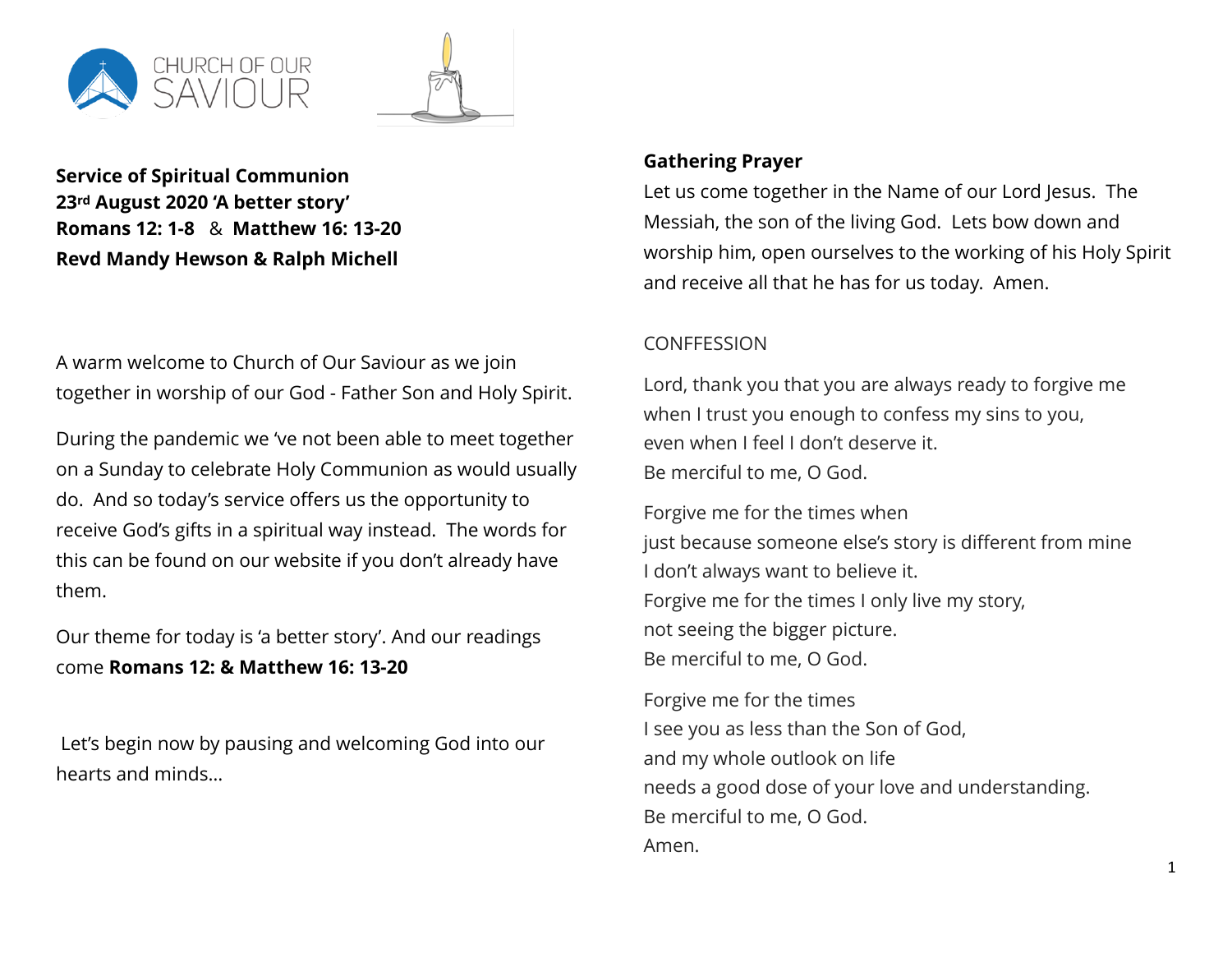**Absolution** May the Father forgive us by the death of his Son, and strengthen us to live in the power of his Spirit all our days. Amen.

**Shortly we will have our readings, talk and intercessory prayers. But first lets praise God in the words of the song….** 

# **Song: I raise a Hallelujah [https://www.youtube.com/](https://www.youtube.com/watch?v=G2XtRuPfaAU) [watch?v=G2XtRuPfaAU](https://www.youtube.com/watch?v=G2XtRuPfaAU)**

1st Reading: Romans 12: 1-8 2nd Reading: Matthew 16: 13-20

Talk by Ralph

**Intercessional Prayer Led by Valerie**  Followed by Lords prayer

#### **The Lord's Prayer**

Our Father in heaven, hallowed be Your name. Your Kingdom come, Your will be done on earth as in heaven. Give us this day our daily bread. Forgive us our sins as we forgive those who sin against us. Lead us not into temptation, but deliver

us from evil. For the kingdom, the power, and the glory are yours now and for ever. Amen.

#### **Act of Spiritual Communion**

**O loving God, in union with Christian people throughout the world and across the centuries gathered to make Eucharist, hearing your holy Word and receiving the Precious Body and Blood of your dear Son, I offer you praise and thanksgiving. Even though I am exiled from tasting the Bread of Heaven and drinking the Cup of Life I pray that you will unite me all the saints and with your Son who gave his life for us.** 

# **Come Lord Jesus, dwell in me and send your Holy Spirit that I may be filled with your presence.**

Jesus, as the hem of your garment, touched in faith, healed the woman who could not touch your body, so may the soul of your servant be healed, for though I cannot receive you in the sacrament I can, through this offering of my prayer, receive you in my heart; grant this for Christ's sake. **Amen.**